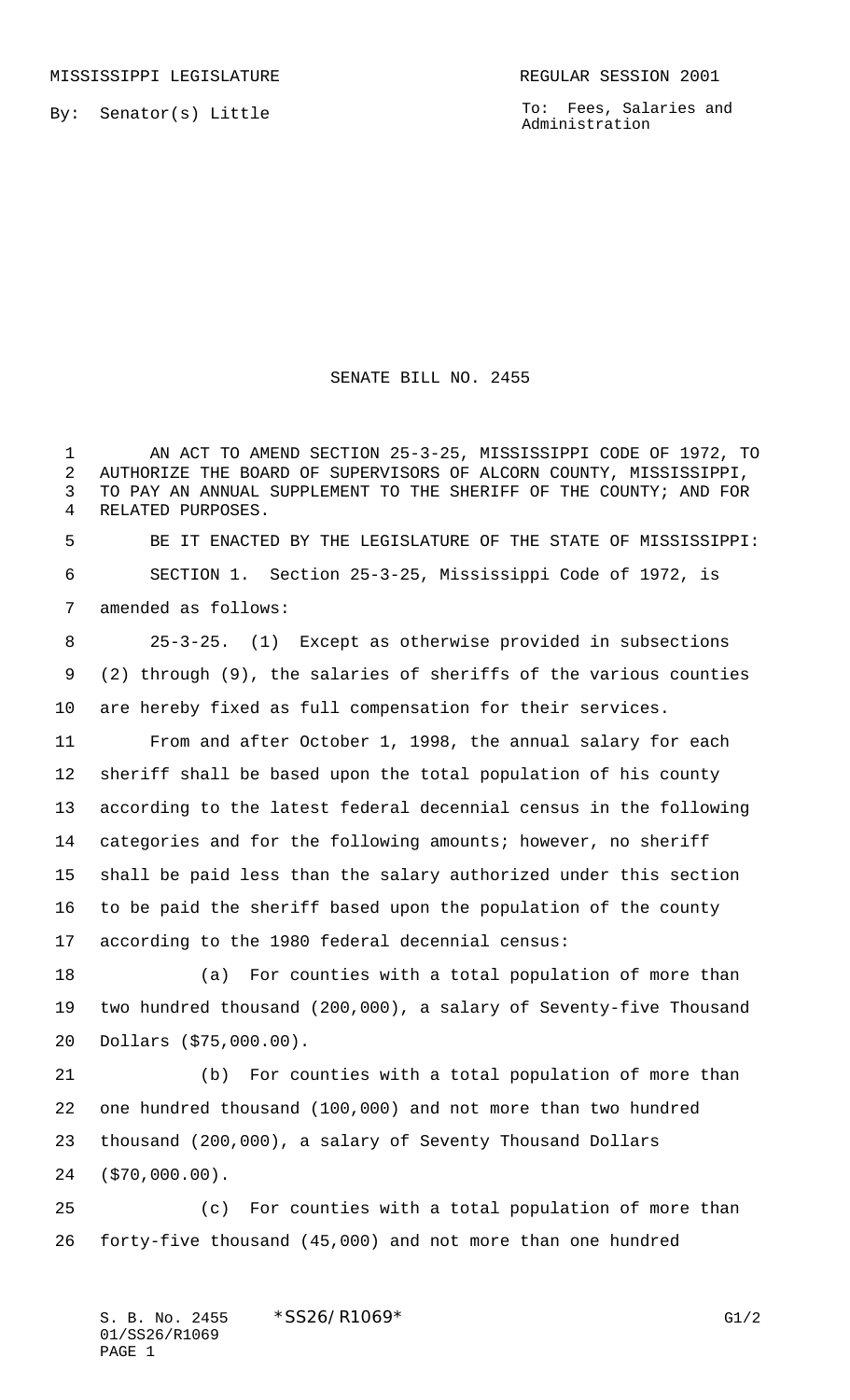thousand (100,000), a salary of Sixty-five Thousand Dollars (\$65,000.00).

 (d) For counties with a total population of more than thirty-four thousand (34,000) and not more than forty-five thousand (45,000), a salary of Sixty Thousand Dollars (\$60,000.00).

 (e) For counties with a total population of more than twenty-five thousand (25,000) and not more than thirty-four thousand (34,000), a salary of Fifty-two Thousand Dollars (\$52,000.00).

 (f) For counties with a total population of more than fifteen thousand (15,000) and not more than twenty-five thousand (25,000), a salary of Fifty Thousand Dollars (\$50,000.00).

 (g) For counties with a total population of more than nine thousand five hundred (9,500) and not more than fifteen thousand (15,000), a salary of Forty-seven Thousand Dollars (\$47,000.00).

 (h) For counties with a total population of more than seven thousand five hundred (7,500) and not more than nine thousand five hundred (9,500), a salary of Forty-five Thousand Dollars (\$45,000.00).

 (i) For counties with a total population of not more than seven thousand five hundred (7,500), a salary of Forty-two Thousand Dollars (\$42,000.00).

 (2) In addition to the salary provided for in subsection (1) of this section, the Board of Supervisors of Leflore County may, in its discretion, pay an annual supplement to the sheriff of the county in an amount not to exceed Ten Thousand Dollars

 (\$10,000.00). The Legislature finds and declares that the annual supplement authorized by this subsection is justified in such

county for the following reasons:

 (a) The Mississippi Department of Corrections operates and maintains a restitution center within the county;

S. B. No. 2455 \*SS26/R1069\* 01/SS26/R1069 PAGE 2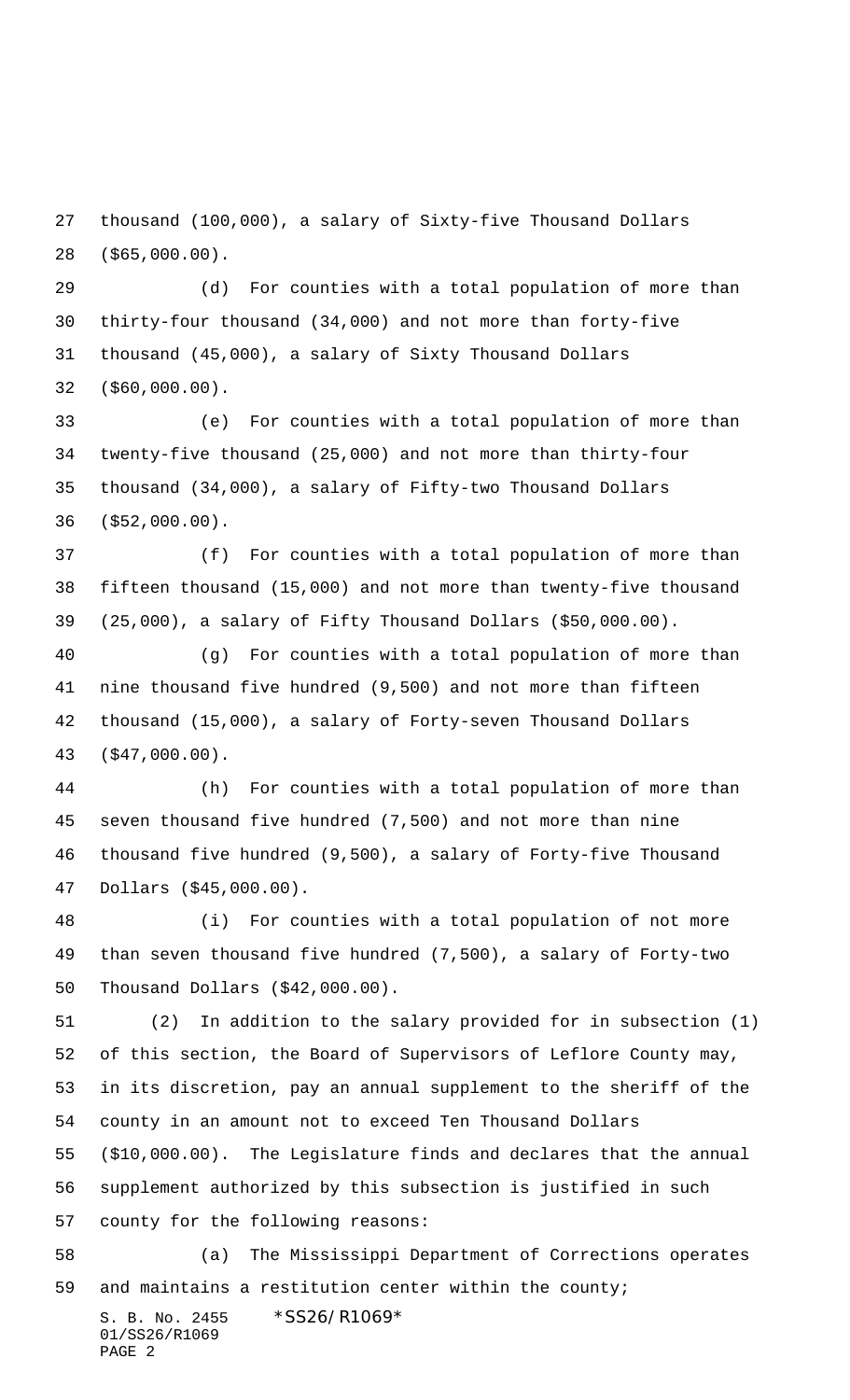(b) The Mississippi Department of Corrections operates and maintains a community work center within the county; (c) There is a resident circuit court judge in the county whose office is located at the Leflore County Courthouse; (d) There is a resident chancery court judge in the county whose office is located at the Leflore County Courthouse; (e) The Magistrate for the Fourth Circuit Court District is located in the county and maintains his office at the Leflore County Courthouse; (f) The Region VI Mental Health-Mental Retardation Center, which serves a multicounty area, calls upon the sheriff to provide security for out-of-town mental patients, as well as patients from within the county; (g) The increased activity of the Child Support Division of the Department of Human Services in enforcing in the courts parental obligations has imposed additional duties on the sheriff; and (h) The dispatchers of the enhanced E-911 system in place in Leflore County has been placed under the direction and control of the sheriff. (3) In addition to the salary provided for in subsection (1) of this section, the Board of Supervisors of Rankin County may, in

 its discretion, pay an annual supplement to the sheriff of the county in an amount not to exceed Ten Thousand Dollars (\$10,000.00). The Legislature finds and declares that the annual supplement authorized by this subsection is justified in such county for the following reasons:

 (a) The Mississippi Department of Corrections operates and maintains the Central Mississippi Correctional Facility within the county;

 (b) The State Hospital is operated and maintained within the county at Whitfield;

S. B. No. 2455 \*SS26/R1069\* 01/SS26/R1069 PAGE 3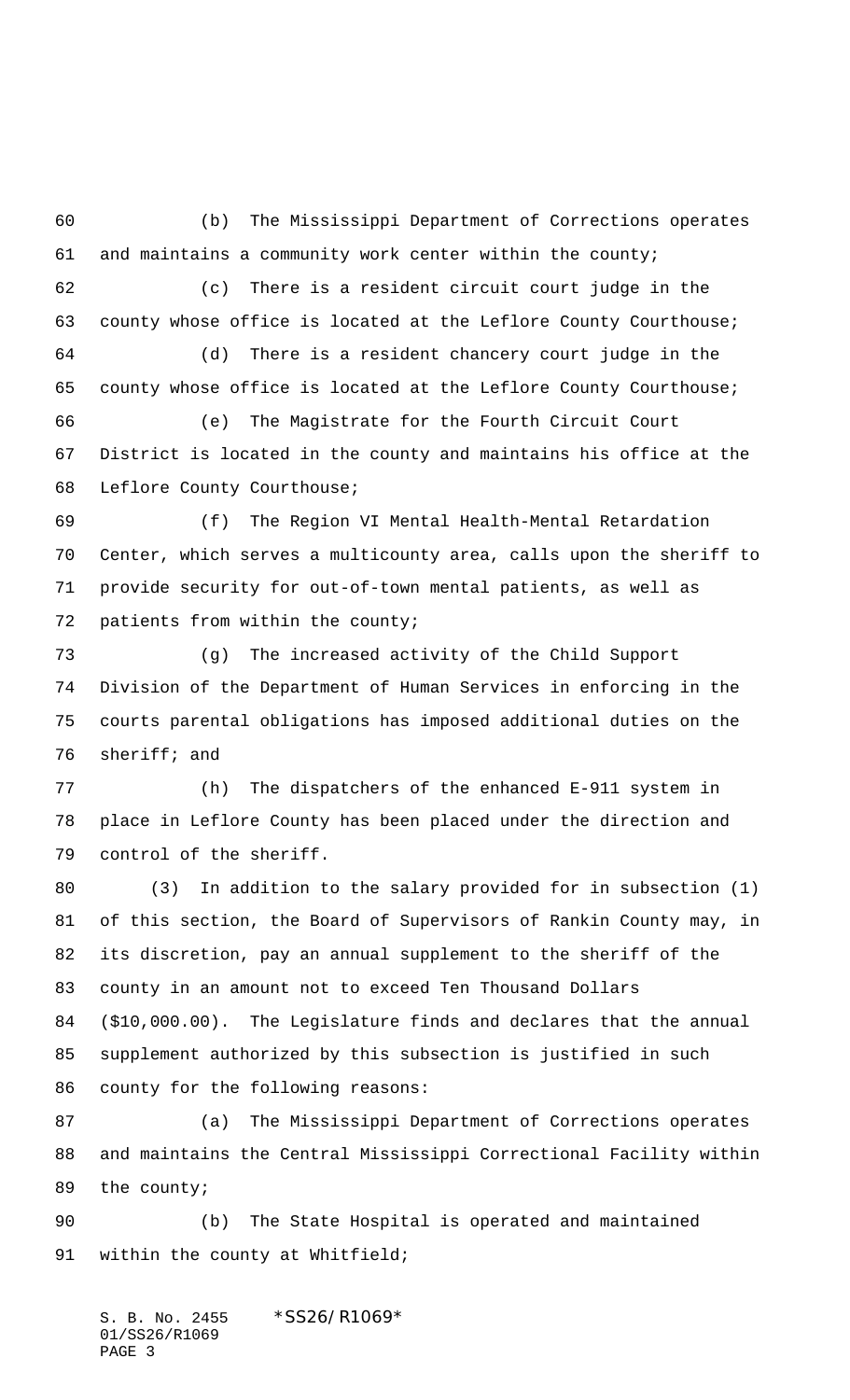(c) Hudspeth Regional Center, a facility maintained for the care and treatment of the mentally retarded, is located within 94 the county;

 (d) The Mississippi Law Enforcement Officers Training 96 Academy is operated and maintained within the county;

 (e) The State Fire Academy is operated and maintained 98 within the county;

 (f) The Pearl River Valley Water Supply District, ordinarily known as the "Reservoir District," is located within the county;

 (g) The Jackson International Airport is located within the county;

 (h) The patrolling of the state properties located within the county has imposed additional duties on the sheriff; and

 (i) The sheriff, in addition to providing security to the nearly one hundred thousand (100,000) residents of the county, has the duty to investigate, solve and assist in the prosecution of any misdemeanor or felony committed upon any state property located in Rankin County.

 (4) In addition to the salary provided for in subsection (1) of this section, the Board of Supervisors of Neshoba County shall pay an annual supplement to the sheriff of the county an amount equal to Ten Thousand Dollars (\$10,000.00).

 (5) In addition to the salary provided for in subsection (1) of this section, the Board of Supervisors of Tunica County may, in its discretion, pay an annual supplement to the sheriff of the county an amount equal to Ten Thousand Dollars (\$10,000.00), payable beginning April 1, 1997.

S. B. No. 2455 \* SS26/R1069\* 01/SS26/R1069 PAGE 4 (6) In addition to the salary provided for in subsection (1) of this section, the Board of Supervisors of Hinds County shall pay an annual supplement to the sheriff of the county in an amount equal to Fifteen Thousand Dollars (\$15,000.00). The Legislature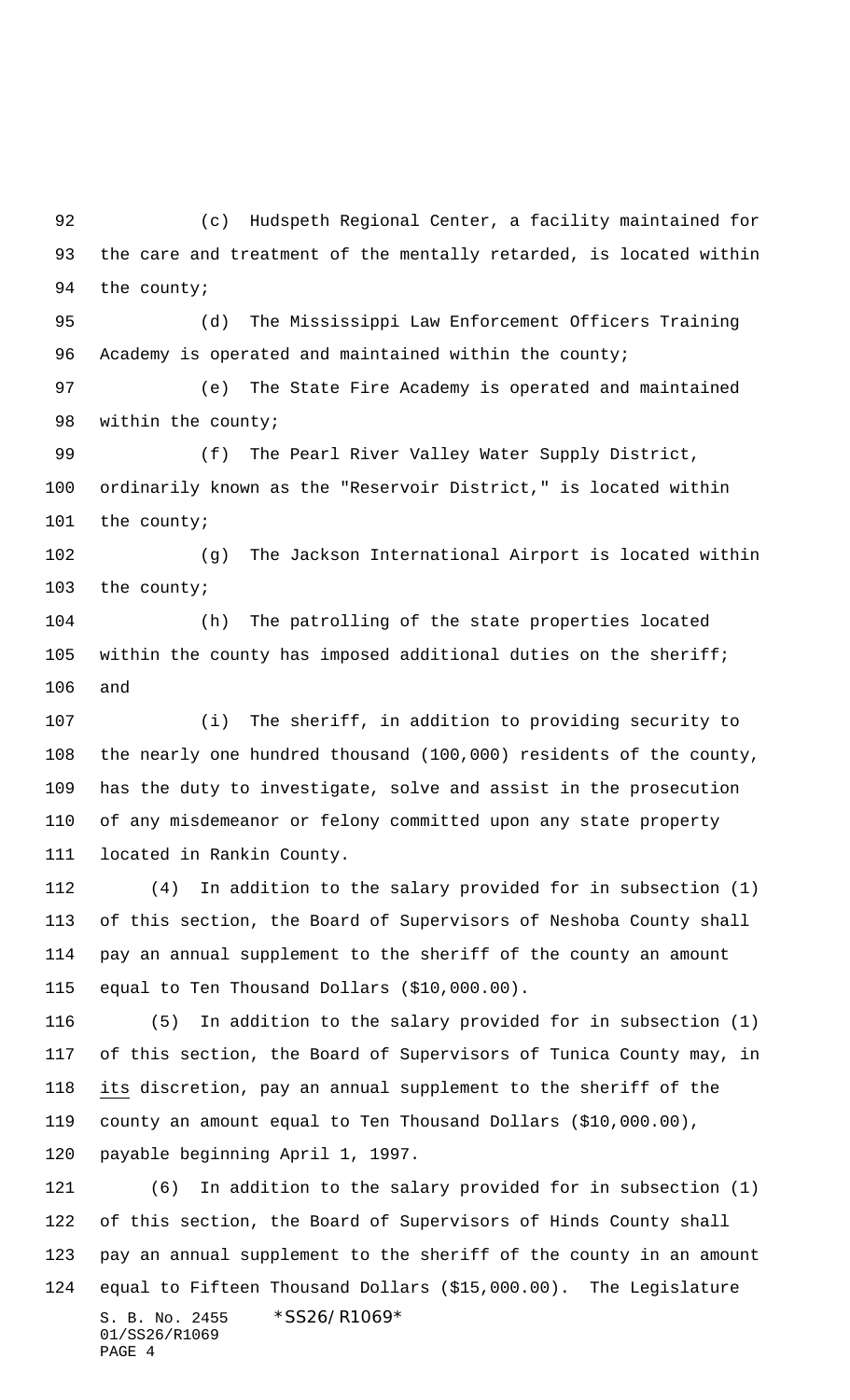S. B. No. 2455 \*SS26/R1069\* 01/SS26/R1069 finds and declares that the annual supplement authorized by this subsection is justified in such county for the following reasons: (a) Hinds County has the greatest population of any county, two hundred fifty-four thousand four hundred forty-one (254,441) by the 1990 census, being almost one hundred thousand (100,000) more than the next most populous county; (b) Hinds County is home to the state capitol and the 132 seat of all state government offices; (c) Hinds County is the third largest county in geographic area, containing eight hundred seventy-five (875) 135 square miles; (d) Hinds County is comprised of two (2) judicial 137 districts, each having a courthouse and county office buildings; (e) There are four (4) resident circuit judges, four (4) resident chancery judges, and three (3) resident county judges in Hinds County, the most of any county, with the sheriff acting as chief executive officer and provider of bailiff services for all; (f) The main offices for the clerk and most of the judges and magistrates for the United States District Court for the Southern District of Mississippi are located within the county; (g) The state's only urban university, Jackson State 148 University, is located within the county; (h) The University of Mississippi Medical Center, combining the medical school, dental school, nursing school and hospital, is located within the county; (i) Mississippi Veterans Memorial Stadium, the state's largest sports arena, is located within the county; (j) The Mississippi State Fairgrounds, including the Coliseum and Trade Mart, are located within the county; (k) Hinds County has the largest criminal population in the state, such that the Hinds County Sheriff's Department

PAGE 5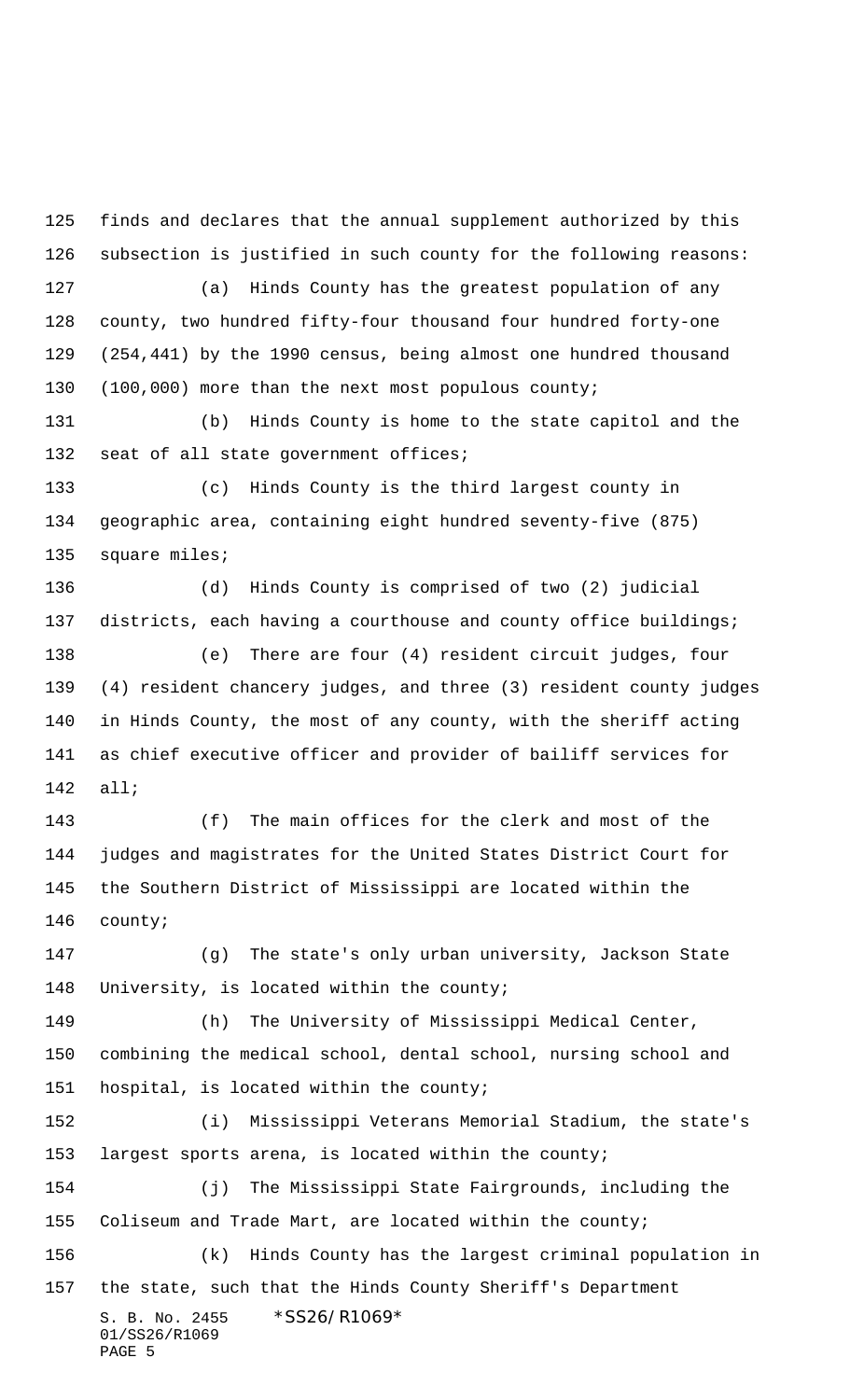operates the largest county jail system in the state, housing almost one thousand (1,000) inmates in three (3) separate

detention facilities;

 (l) The Hinds County Sheriff's Department handles more mental and drug and alcohol commitments cases than any other sheriff's department in the state;

 (m) The Mississippi Department of Corrections maintains 165 a restitution center within the county;

 (n) The Mississippi Department of Corrections regularly houses as many as one hundred (100) state convicts within the Hinds County jail system; and

 (o) The Hinds County Sheriff's Department is regularly asked to provide security services not only at the Fairgrounds and Memorial Stadium, but also for events at the Mississippi Museum of Art and Jackson City Auditorium.

 (7) In addition to the salary provided for in subsection (1) of this section, the Board of Supervisors of Wilkinson County, in its discretion, may pay an annual supplement to the sheriff of the county in an amount not to exceed Ten Thousand Dollars (\$10,000.00). The Legislature finds and declares that the annual supplement authorized by this subsection is justified in such county because the Mississippi Department of Corrections contracts for the private incarceration of state inmates at a private correctional facility within the county.

 (8) In addition to the salary provided for in subsection (1) of this section, the Board of Supervisors of Marshall County, in its discretion, may pay an annual supplement to the sheriff of the county in an amount not to exceed Ten Thousand Dollars (\$10,000.00). The Legislature finds and declares that the annual supplement authorized by this subsection is justified in such county because the Mississippi Department of Corrections contracts for the private incarceration of state inmates at a private correctional facility within the county.

S. B. No. 2455 \* SS26/R1069\* 01/SS26/R1069 PAGE 6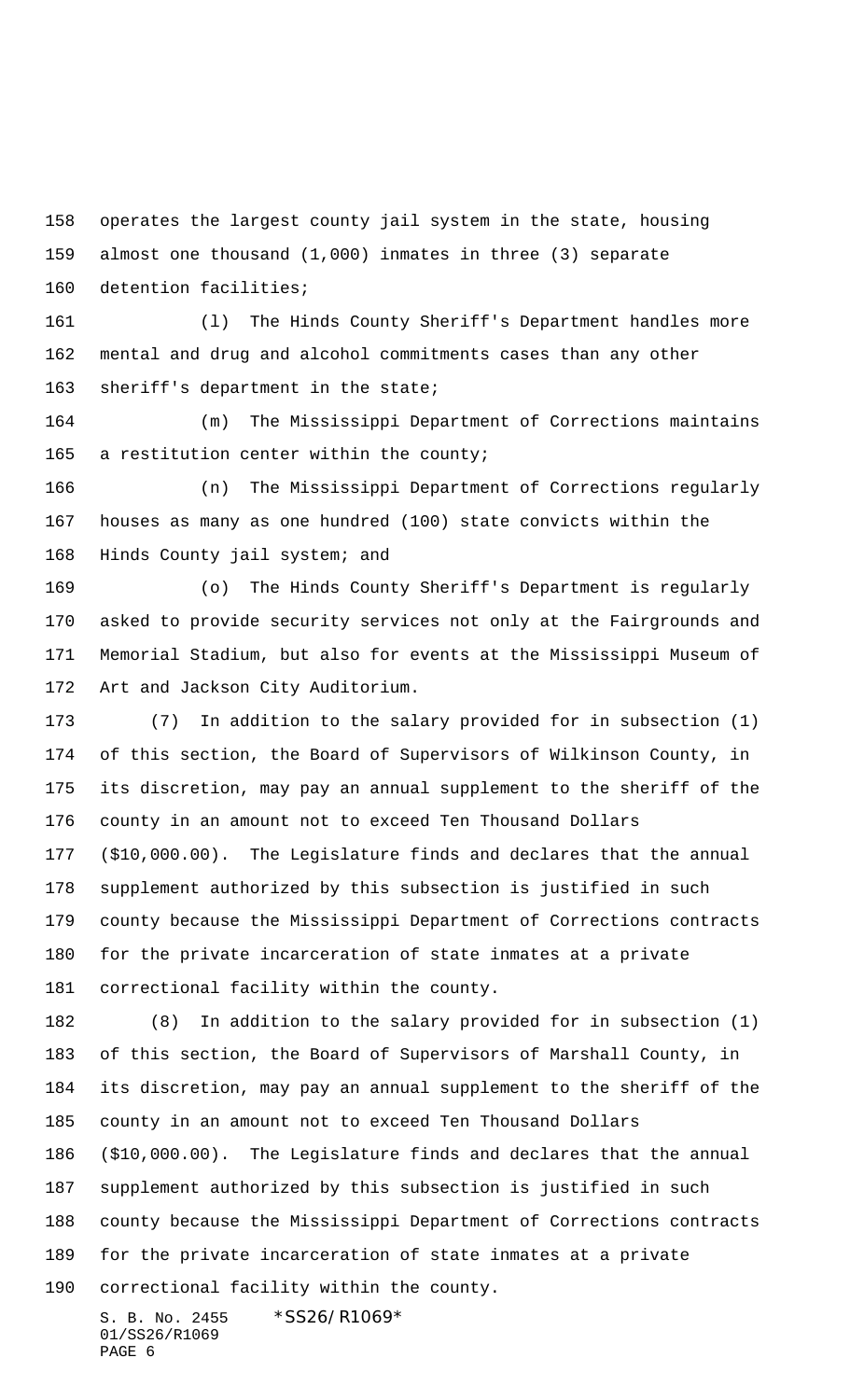(9) In addition to the salary provided in subsection (1) of this section, the Board of Supervisors of Greene County, in its discretion, may pay an annual supplement to the sheriff of the county in an amount not to exceed Ten Thousand Dollars (\$10,000.00). The Legislature finds and declares that the annual supplement authorized by this subsection is justified in such county for the following reasons:

 (a) The Mississippi Department of Corrections operates and maintains the South Mississippi Correctional Facility within the county;

 (b) In 1996, additional facilities to house another one thousand four hundred sixteen (1,416) male offenders were constructed at the South Mississippi Correctional Facility within 204 the county; and

 (c) The patrolling of the state properties located within the county has imposed additional duties on the sheriff justifying additional compensation.

 (10) In addition to the salary provided for in subsection (1) of this section, the Board of Supervisors of Alcorn County, in its discretion, may pay an annual supplement to the sheriff of the county in an amount not to exceed Ten Thousand Dollars

(\$10,000.00).

 (11) The salaries herein provided shall be payable monthly on the first day of each calendar month by chancery clerk's warrant drawn on the general fund of the county; however, the board of supervisors, by resolution duly adopted and entered on its minutes, may provide that such salaries shall be paid semimonthly on the first and fifteenth day of each month. If a pay date falls on a weekend or legal holiday, salary payments shall be made on the workday immediately preceding the weekend or legal holiday.

S. B. No. 2455 \* SS26/R1069\* 01/SS26/R1069 PAGE 7 SECTION 2. The Attorney General of the State of Mississippi shall submit this act, immediately upon approval by the Governor,